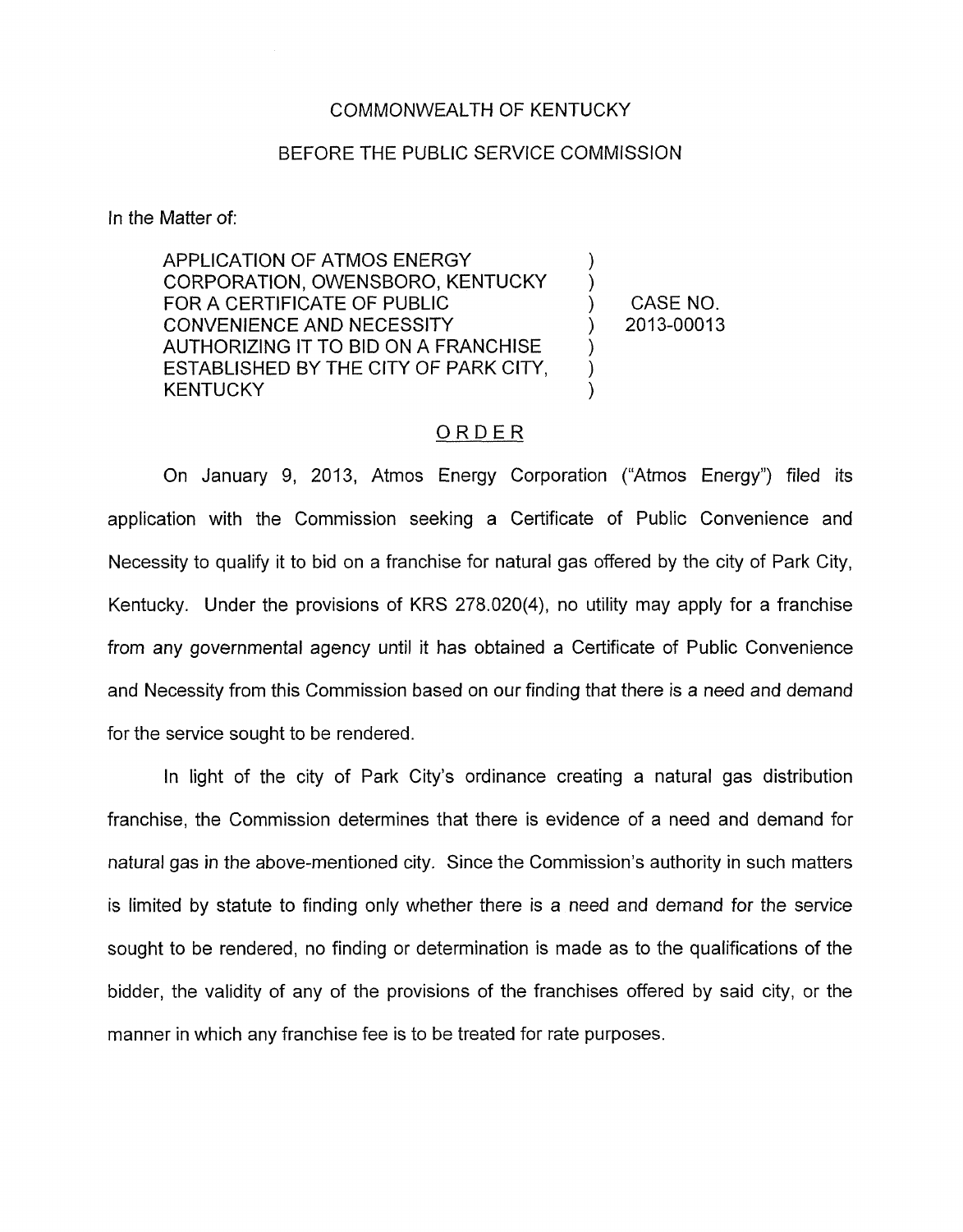IT IS THEREFORE ORDERED that:

1. Atmos Energy is granted a Certificate of Public Convenience and Necessity that authorizes it to bid on a franchise for natural gas offered by the city of Park City, Kentucky.

2. If Atmos Energy is not the successful bidder, Atmos Energy shall, within ten days of the award of the franchise at issue, file with the Commission a written notice stating that Atmos Energy was not the successful bidder

**3.** If Atmos Energy *is* the successful bidder, Atmos Energy shall, within ten days of the award of the franchise at issue, file with the Commission a copy of the executed franchise agreement.

**4.** Any documents filed pursuant to ordering paragraphs 2 or 3 of this Order shall reference the number of this case and shall be electronically submitted via the Commission's electronic Tariff Filing System (TFS).

5. This Order shall not be construed as granting a Certificate of Public Convenience and Necessity to construct utility facilities in said city.

By the Commission



ATTEST:

Guemoll for **Executive Directo** 

Case No. 2013-00013